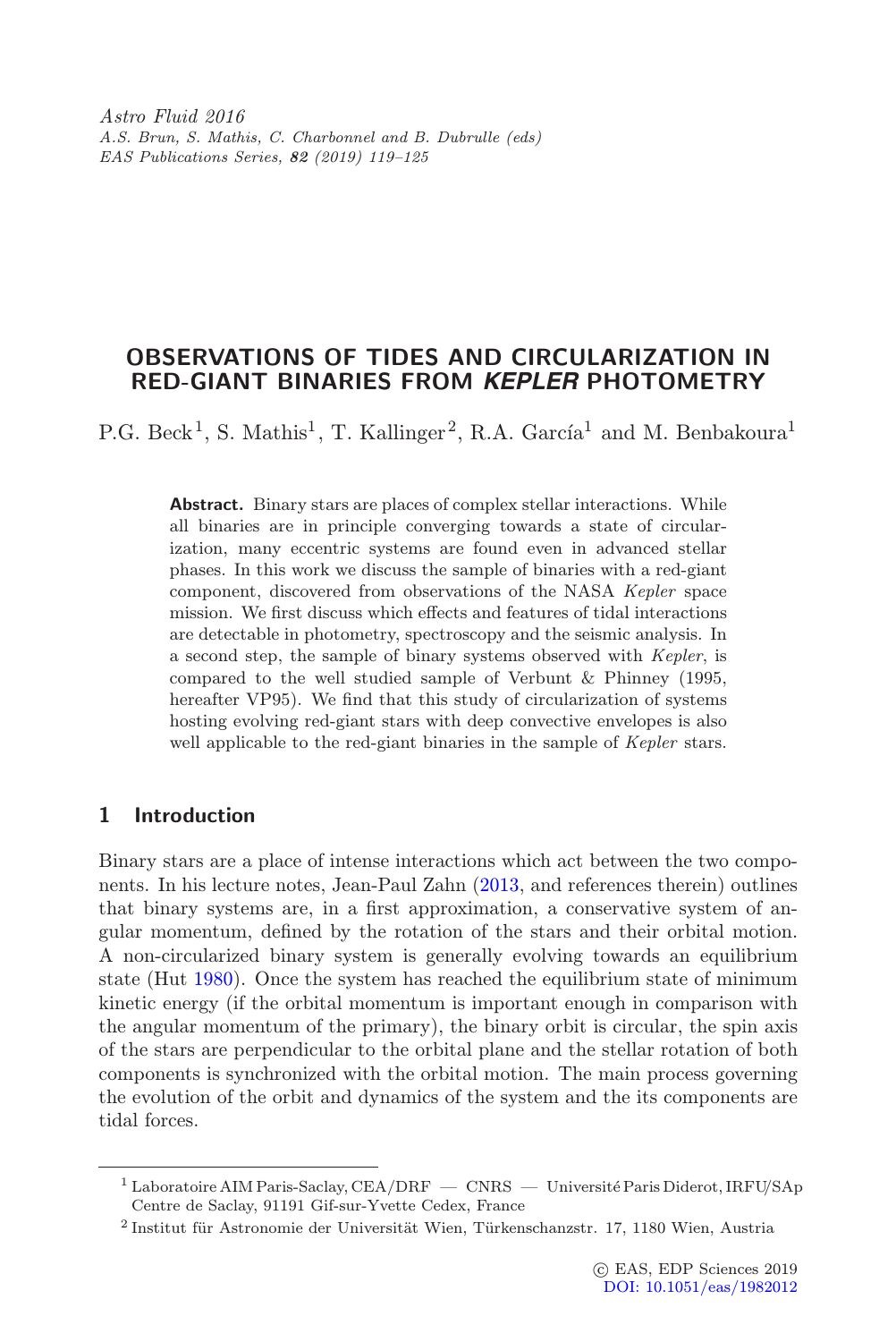Before a system reaches this equilibrium state, tidal interactions sustain kinetic energy in the stellar interior through tidal waves propagating in the binary components. It is converted into heat through various processes (for complete reviews, we refer the reader to Mathis & Remus [2013](#page-5-1) and Ogilvie [2014\)](#page-5-2). The factors governing the efficiency of tidal interactions are the distance between the two components, their radius and their structure. For stars, dominated by convective layers, the main dissipative process is the turbulent viscous friction applied by convection on the so-called equilibrium tide and tidal inertial waves, driven by the Coriolis acceleration (e.g. Zahn [1977;](#page-6-1) Remus et al. [2012;](#page-5-3) Mathis et al. [2016\)](#page-5-4). In stars with large radiative zones, radiative damping is the dominating process (Zahn [1977\)](#page-6-1). Because these tidal processes redistribute angular momentum between the orbit and the components, the internal stellar dynamics and geometry of the system are modified. In addition to the effect tides have on the spins and the eccentricity of the orbit, they also can force the orientation of the orbit to rotate. For example, apsidal motions are introduced in a binary system through asymmetry of the two stars due to the equilibrium tide. While orbital evolution is governed through dissipation of kinetic energy into heat, apsidal motion puts constraints on the internal mass distribution in stars (e.g. Zahn [1966;](#page-6-2) Remus et al. [2012\)](#page-5-3).

Tides in binary and exoplanet systems are subject to intense investigation since several decades (e.g. Zahn [1966;](#page-6-2) VP95, Ogilvie & Lin [2007;](#page-5-5) Remus et al. [2012;](#page-5-3) Mathis [2015\)](#page-5-6). Until recently, many of these studies were facing the problem that the observations did not well constrain stellar parameters, unless double-lined binary stars (SB2) were studied in eclipsing systems. However, the number of stars, well characterized through a combination of space photometry and ground-based high-resolution spectroscopy, allow us to study the distribution of eccentricities and orbital periods and compare the results with previous studies. To date, there are  $\sim$ 40 known binary systems hosting an oscillating red-giant primary component. While Frandsen et al. [\(2013\)](#page-5-7) and Gaulme et al. [\(2014,](#page-5-8) [2016,](#page-5-9) hereafter G14 and G16, respectively) reported on eclipsing binaries, Beck et al. [\(2014,](#page-5-10) [2017a](#page-5-11), hereafter B14 and B17, respectively) focused on eccentric binary systems, showing strong tidal interactions at the periastron.

In Section [2,](#page-1-0) we discuss the observable features of tidal interactions in red-giant binaries. In Section [3,](#page-3-0) we compare the sample of binary stars, observed with the Kepler satellite to the sample of cluster binaries analyzed by VP95 and repeat their analysis for the set of Kepler stars. The summary is given in Section [4.](#page-5-12)

### <span id="page-1-0"></span>2 The effects of the equilibrium and dynamical tides in red giants

The phase diagram shown in Figure [1](#page-2-0) depicts the average light and radial-velocity (RV) curve of KIC 10614012. This eccentric binary system  $(e \simeq 0.71)$  is a good case to discuss the observational effects of tides in the available observations.

In such eccentric binary systems, the modulation of the brightness due to the distorted stellar shape has been found observationally. This is the signature of the adiabatic component of the hydrostatic equilibrium tide. Due to the eccentric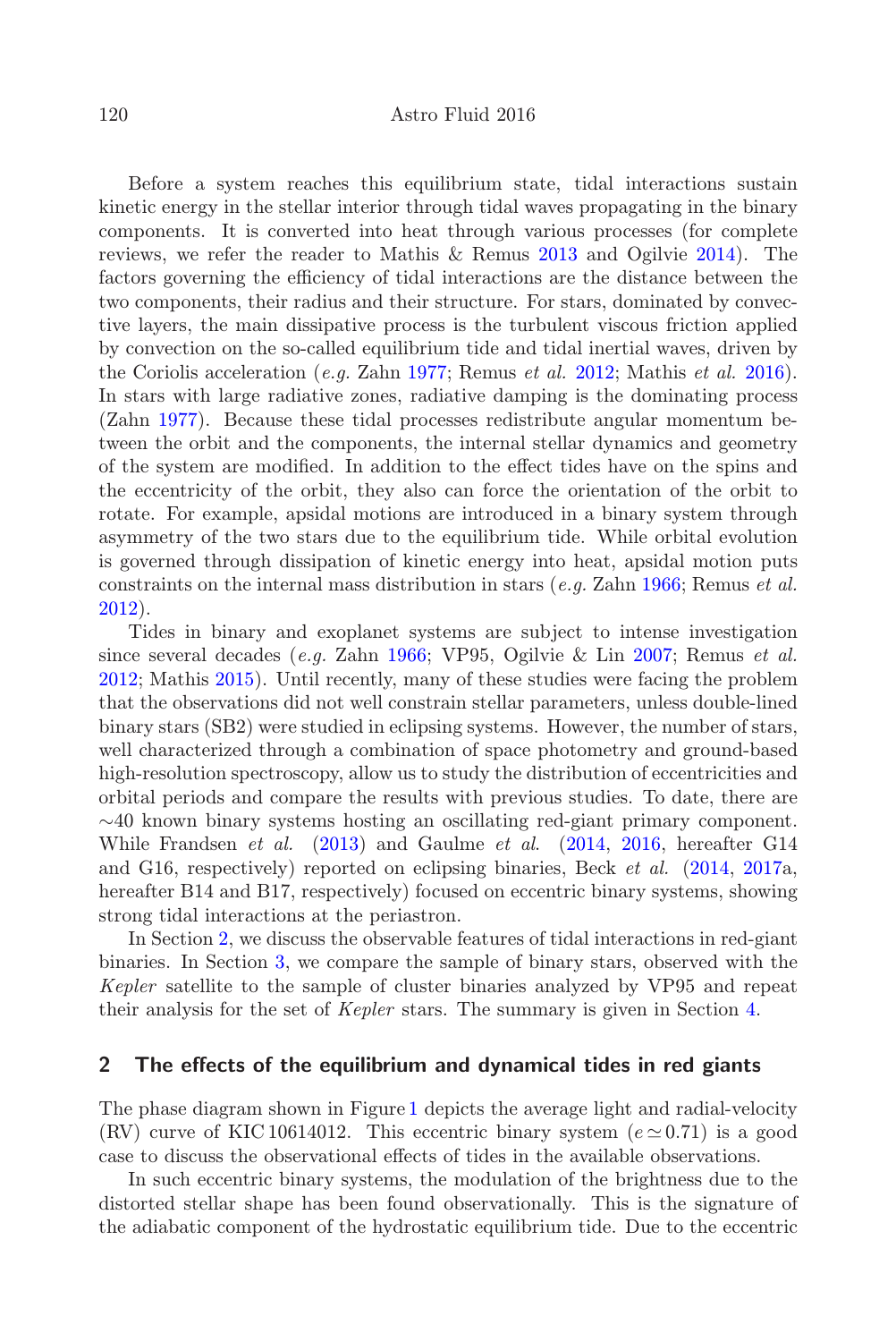

<span id="page-2-0"></span>Fig. 1. Phase diagram for the eclipsing system KIC 10614012, showing the effect of the equilibrium tide and stellar eclipses. The Kepler photometry is presented on the left vertical axis. Black data points are the original measurements, calibrated by Garcia et al. [\(2011\)](#page-5-13) while the red line shows the averaged light curve, which was determined by rebinning the phase diagrams into 30 minutes bins. The radial velocities, measured with the HERMES spectrograph (Raskin *et al.* [2011\)](#page-5-14) are shown as solid, blue dots whereby the error bars are smaller than the dots (right vertical axis). The solid blue line represents the orbital model of a Keplerian orbit. (Figure from Beck [2013.](#page-5-15))

orbits, the distortion only takes place during the periastron passage, giving rise to temporarily flux variations, that appear with the period of the orbit (see Fig. [1\)](#page-2-0). Because of their particular signature in the light curve which is reminiscent of an echocardiogram, Thompson et al. [\(2012\)](#page-5-16) coined the term heartbeat stars for this class of eccentric binaries. When the binary components are in or close to their periastron, the stars adjust to the tidal force. The surface displacement of each star can be described through the quadrupolar approximation, using three modes with the spherical degree  $\ell = 2$  and azimuthal order  $m = \pm 2$  and 0. Similar to the effect of rotational splitting of non-radial oscillation modes (see Aerts  $et al. 2010$ ), the individual shape of the lightcurve depends on how an observer sees these three  $\ell = 2$  modes and therefore on the orientation of the system with respect to the line of sight. As depicted by the case of KIC 10614012, numerous configurations of the orbital orientation also allow for the presence of stellar eclipses, superimposed onto the heartbeat event (Fig. [1\)](#page-2-0). The photometric amplitude and duration of the heartbeat event depends on the stellar parameters, the mass ratio as well as eccentricity and separation at periastron. The first models of the shape of these brightness variations were derived by Kumar et al. [\(1995\)](#page-5-18).

The effect of the dynamical tide, which typically excites long-periodic inertial waves in convective zones (Ogilvie  $&$  Li [2007\)](#page-5-5) and gravity waves in radiative layers (Zahn [1975\)](#page-6-3) has not been detected. Such potential tidal oscillations were for example detected in KOI 54, a heartbeat system containing two A-type stars with external radiative envelopes where tidal gravity waves propagate (Welsh *et al.* [2011\)](#page-5-19).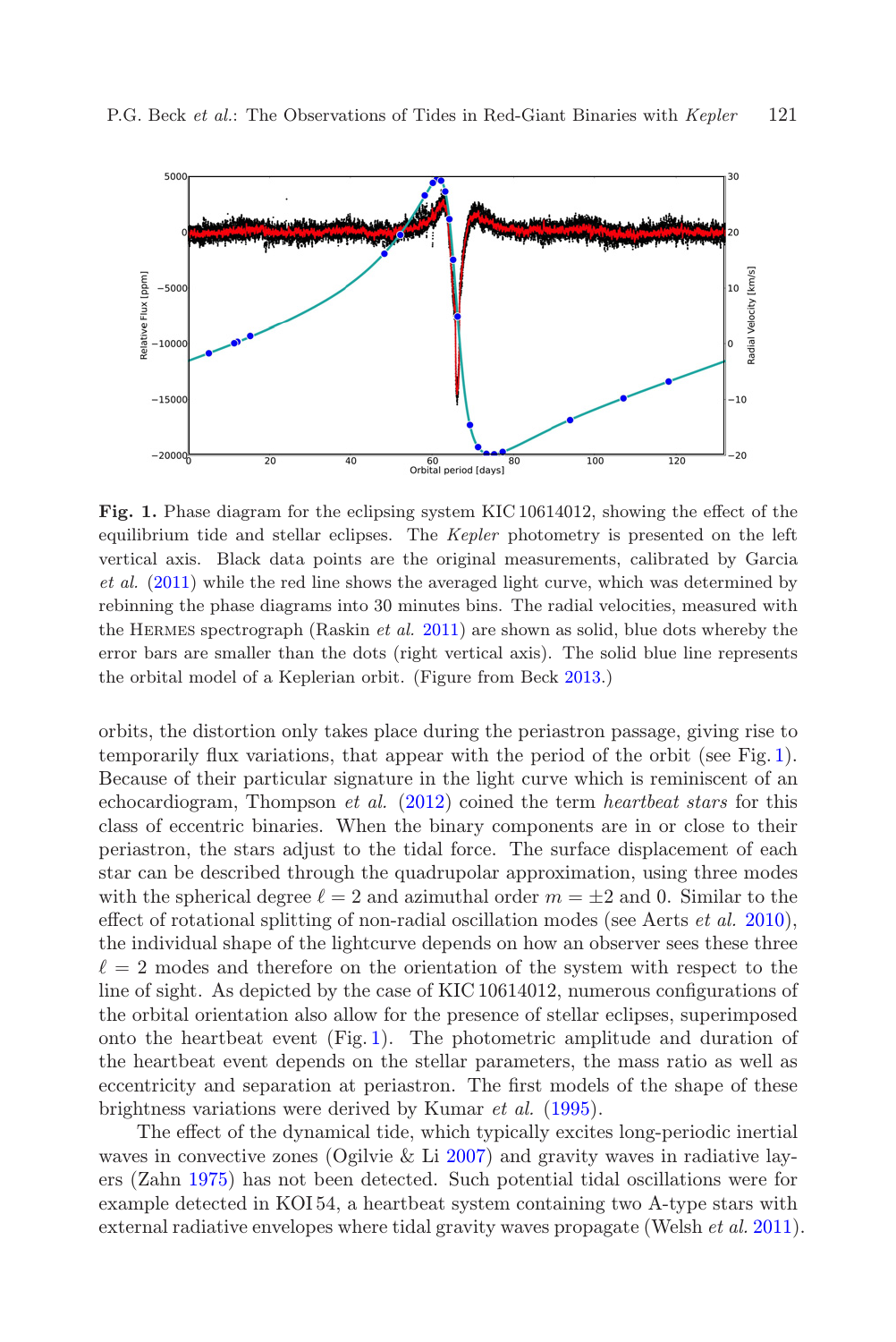For a typical red giant in a binary, the tidal frequency is too small to be able to excite any acoustic mode oscillation through coupling. It would be also questionable if such a mode could actually reach sufficient amplitudes that allow their detection. The radiative region in which the radiative damping is the main dissipation mechanism is rather small and located deep under the convective envelope of the giant. Therefore, potential tidal gravity waves may be very difficult to find. Tidal inertial waves, driven by the Coriolis acceleration, can however be excited in the deep convective envelope, if the orbital period is longer than half of the surface rotation period,  $P_{\text{orbit}} > 0.5 \cdot P_{*,\text{rot}}$ . Yet, to be detectable in red-giant stars, such modes would need to reach very large oscillation amplitudes in order to compete with the strong signal of the convective granulation. The same frequency region is also contaminated through harmonic frequencies, produced by the Fourier transform of the heartbeat event. Because spectroscopy is less affected by the granulation noise (e.g. Aerts et al. [2010\)](#page-5-17) and RV are not sensitive to the photometric variation of the heartbeat event, long and stable RV time series, such as provided by SONG are probably more suited for the search of the dynamical tide in solar-like oscillators.

Two further effects need to be mentioned, that have not yet been detected in red-giant binaries: apsidal motion and Doppler beaming. For the first one, detection requires substantially longer time bases than already provided by the Kepler satellite. The latter one is a modulation of the stellar brightness due to the shift of the spectral energy distribution with respect to the filter (Loeb & Gaudi 2003). Although it should have substantial contribution to the light curve, it is probably filtered out in the data post processing in typical heartbeat stars (B14).

In a series of papers (Beck [2013,](#page-5-15) B17) it was tested if tidal interactions in these systems are influencing the seismic properties. Due to the stochastic nature of solar-like oscillations, it is allowed to close gaps by merging data sets, separated by large gaps. This technique was chosen to analyze KIC 5006817 to produce a light curve that only contained data during the periastron passage. In the frequency spectrum no changes of the separation of consecutive radial modes, one of the classical seismic parameters, were found (Beck [2013\)](#page-5-15). This is due to the high-frequency of acoustic waves compared to the orbital frequency. For KIC 9163796, a different approach was chosen. In a phase diagram, the tidally induced flux modulation were modeled through a high-order Legendre polynome and removed by normalization. The residual flux does not show any significant peak-to-peak amplitude modulation as function of the orbital phase (B17). We therefore conclude that tidal interactions have no immediate effects on acoustic mode parameters.

#### <span id="page-3-0"></span>3 Eccentricities & circularization of binaries with giant components

The number of known binaries is becoming large enough to allow an ensemble analysis. In the left panel of Figure [2,](#page-4-0) we compare the period with the eccentricity of the orbit of stars observed by Kepler, whereby heartbeat stars and eclipses are shown as blue dots and red hexagons, respectively.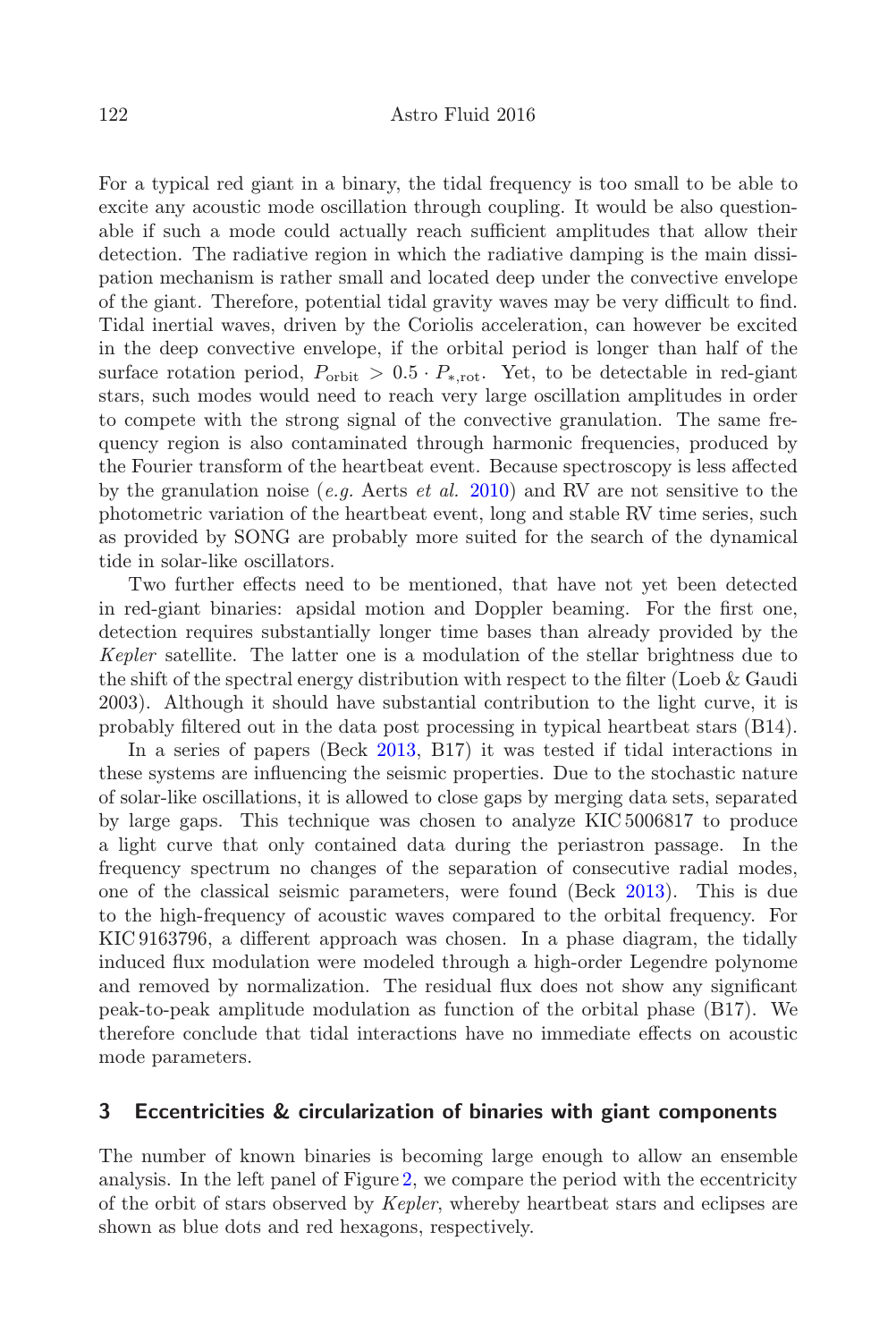

<span id="page-4-0"></span>Fig. 2. The eccentricity of red-giant binaries in the Kepler sample and open clusters. Blue dots are marking heartbeat systems (B14, B17), red hexagons indicate binary systems (G14, G16), and black squares mark the systems studied by VP95. The left panel compares the full sample. In the *right hand panel*, for system for which the mass ratio is known the eccentricity is depicted as function of the expected change of eccentricity  $\log[-(\Delta \ln e/f)]$  as defined by VP95.

Synchronization of the stellar rotation and alignment of spins will occur long before the circularization of the orbit, because the angular momentum of the slowly rotating stellar envelopes is much smaller than the angular momentum of the binary motion  $(e.g.$  Zahn [2013\)](#page-6-0). Therefore, it is not surprising that the four circularized systems were also found to be synchronized by G14.

In their elaborated analysis of the tidal circularization in binary stars with giant components, VP95 compiled a list of well studied binaries. Because all of these stars are located in open clusters, these stars also have a well constrained mass, radius and age. The set of cluster binaries is compared to the Kepler sample in Figure [2](#page-4-0) as black squares. VP95 pointed out that for these stars a wide spread in period and eccentricities is existing, and that the period alone is not enough to sort the systems. Based on the work of Zahn [\(1966\)](#page-6-2) on the equilibrium tide they continued to calibrate the formalism for tides and defined the expected eccentricity reduction,  $\log[-(\Delta \ln e/f)]$ . This quantity depends on the mass of the primary and mass ratio in the system, the radius of the primary and the orbital period of the system. The dimensionless parameter  $f$  is determined by the details of the convective turbulent friction and is of order unity. Plotting the eccentricity against the corresponding  $\log[-(\Delta \ln e/f)]$  for cluster binaries, depicted as black squares in the right hand panel of Figure [2,](#page-4-0) shows that this parameter efficiently separates circularized systems from systems that are still undergoing tidal interaction.

Although the binary stars in the Kepler sample are not located in open clusters, we can quantify their mass and radius from asteroseismology (Kallinger *et al.*) [2010\)](#page-6-4). For those systems, for which also the mass ratio is known, we calculated  $\log[-(\Delta \ln e/f)]$  following the VP95 method and plot them as colored dot in the right-hand panel of Figure [2.](#page-4-0) We find the same structure in the diagram as for stars in open clusters and thus confirm the theoretical tidal formalism tested by VP95.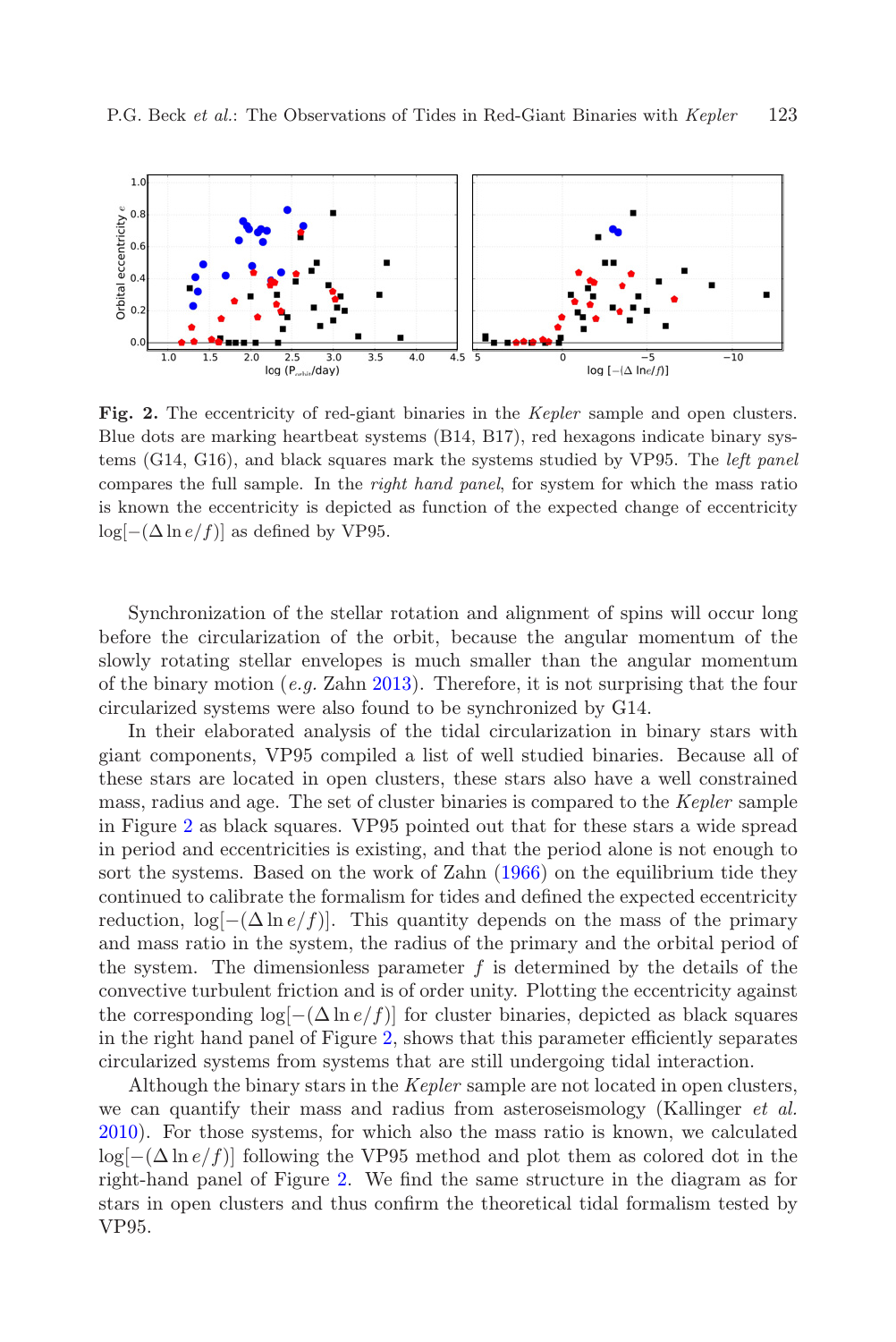## <span id="page-5-12"></span>4 Discussion & conclusions

We have discussed the observational aspects of tides in binary systems containing red-giant stars. In these systems, the dominating tidal process is the equilibrium tide, leading to characteristic flux modulations at periastron. Because of the stellar structure and related observational challenges the detection of tidal gravity-mode oscillations, is unlikely in red-giant stars. We found a good agreement between the circularization state observed in Kepler systems and the theoretical predictions, obtained using the equilibrium tide formalism as done for cluster stars by VP95. In a forthcoming paper, we will extend the analysis and also discuss the effects on synchronization and oscillations, based on Kepler observations (Beck et al. [2017b](#page-5-20)).

PGB, and RAG acknowledge the ANR (Agence Nationale de la Recherche, France) program IDEE (n° ANR-12-BS05-0008) "Interaction Des Etoiles et des Exoplanètes" and received funding from the CNES grants at CEA. StM acknowledges support by the ERC through ERC SPIRE grant No. 647383. The research leading to these results has received funding from the European Community's Seventh Framework Programme ([FP7/2007-2013]) under grant agreement No. 312844 (SPACEINN) and under grant agreement No. 269194 (IRSES/ASK).

### **References**

<span id="page-5-20"></span><span id="page-5-19"></span><span id="page-5-18"></span><span id="page-5-17"></span><span id="page-5-16"></span><span id="page-5-15"></span><span id="page-5-14"></span><span id="page-5-13"></span><span id="page-5-11"></span><span id="page-5-10"></span><span id="page-5-9"></span><span id="page-5-8"></span><span id="page-5-7"></span><span id="page-5-6"></span><span id="page-5-5"></span><span id="page-5-4"></span><span id="page-5-3"></span><span id="page-5-2"></span><span id="page-5-1"></span><span id="page-5-0"></span>Aerts, C., Christensen-Dalsgaard, J., & Kurtz, D.W., 2010, Asteroseismology, Springer Beck, P.G., 2013, PhD thesis, University of Leuven, Belgium Beck, P.G., Hambleton, K., Vos, J., et al., 2014, A&A, 564A, 36 Beck, P.G., Kallinger, T., Pavlovski, K., et al., 2017a, A&A, submitted Beck, P.G., Mathis, S., et al., 2017b, A&A, submitted Frandsen, S., Lehmann, H., Hekker, S., et al., 2013, A&A, 556, A138 Garcia, R.A., Hekker, S., Stello, et al., 2011, MNRAS, 414, L6 Gaulme, P., Jackiewicz, J., Appourchaux, T., & Mosser, B., 2014, 785, 5 Gaulme, P., McKeever, J., Jackiewicz, J., et al., 2016, ApJ, 832, 121 Hut, P., 1980, A&A, 92, 167 Kumar, P., Ao, C.O., & Quataert, E.J., 1995, ApJ, 449, 294 Mathis, S., Auclair-Desrotour, P., Guenel, M., et al., 2016, A&A, 592, A33 Mathis, S., & Remus, F., 2013, LNP, 857, 111 Mathis, S., 2015, A&A, 580, L3 Ogilvie, G.I., 2014, ARA&A, 52, 171 Ogilvie, G.I., & Lin, D.N.C., 2007, ApJ, 661, 1180 Raskin, G., van Winckel, H., Hensberge, H., et al., 2011, A&A, 526, A69 Remus, F., Mathis, S., & Zahn, J.-P., 2012, A&A, 544, A132 Thompson, S.E., Everett, M., Mullally, F., et al., 2012, ApJ, 753, 86 Verbunt, F., & Phinney, E.S., 1995, A&A, 296, 709 Welsh, W.F., Orosz, J.A., Aerts, C., et al., 2011, ApJS, 197, 4